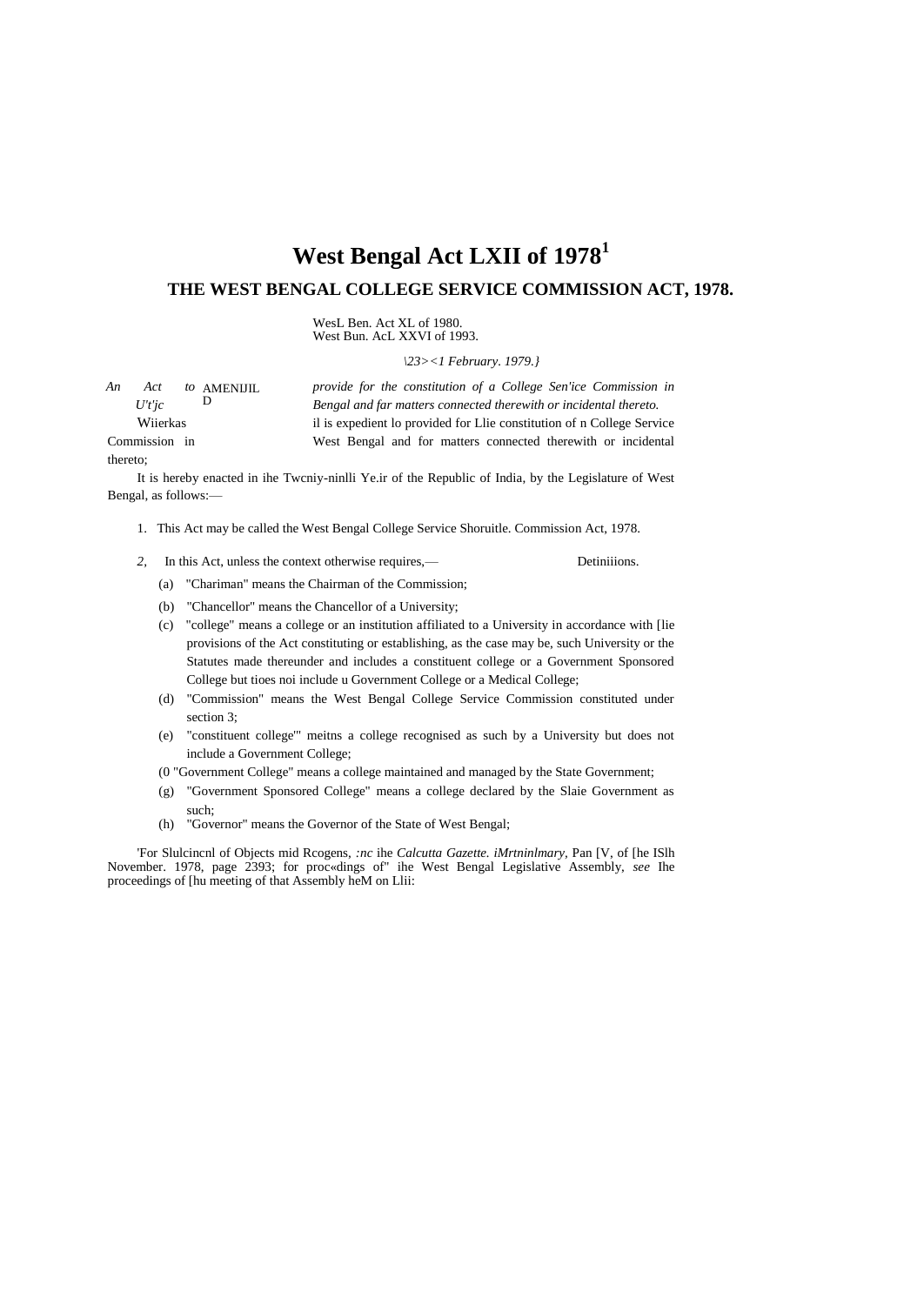644 *The Wesl Bengal College Scn icc Commission Act, 1978.*

"(lih) "institution deemed to be a University" means an institution declared us such by the Central Government under

section 3 of the University Grants Commission Act, 1956;

- (i) "Medical College" means a college in which instruction is provided primarily for courses of study leading to any degree, diploma or certificate of a University in medicine and which is recognised as such under any enactment in force for the time being;
- (j) "member" means a member of the Commission and include the Chairman;
- (k) "notification" means a notification published in the *Official Gazette;*
- (1) "prescribed" means prescribed by rules made under this Act;

*(Suction 2J*

- (in) "Principal" means the head of a college by whatever name called;
- (n) "regulations" means regulations made under section 17;
- (o) "Secretary" means the Secretary of the Commission;

(i) the Jadavpur University Act, 1955,

- (p) "Teacher" means a Professor, Assistant Professor, Lecturer, Tutor, Demonstrator, Physical Instructor or any other person holding a teaching post of a college recognised by the University lo wliich such college is affiliated and appointed as such by such college and includes its Principal and Vice- Principal;
- (q) "University" means any of the Universities constituted or eatablished, as the case may be, under—

|                                                                                |                                                               | West Bun.<br>Acl        |
|--------------------------------------------------------------------------------|---------------------------------------------------------------|-------------------------|
|                                                                                | the Burdwan University Act, 1959,<br>(ii)                     | XXXI11 of<br>1955. West |
|                                                                                | the Kalyani University Act, 1960,<br>(iii)                    | Ben. Aa<br>XXIX of      |
|                                                                                |                                                               | 1959. Wcsl<br>Ben, Acl  |
|                                                                                | the North Bengal University Act, 1961,<br>(iv)                | XIJI of<br>I960.        |
|                                                                                |                                                               | Wcsl                    |
|                                                                                | the Rabindra Bharati Acl, 1961,<br>(v)                        | Ben. Acl<br>XXV11       |
|                                                                                | the Calcutta University Act, 1966; and<br>(vi)                | OM96I.<br>We<br>-si     |
|                                                                                | the Bidhan Chandra Krishi Viswa Vidyalaya Acl, 1974.<br>(vii) | Ben. Acl<br>XXIX of     |
| This clause was inserted by s. 1 of Lhe Wcsl Bengal College Scrvice Commission |                                                               | 1961.<br>Wcsl           |
|                                                                                |                                                               | Ben. Aci<br>i>T<br>It   |
|                                                                                |                                                               | 1966.                   |
|                                                                                |                                                               | WCM Bkti.<br>Acl XLJX   |

[West Ben. Acl

3 or 1956.

of 1974.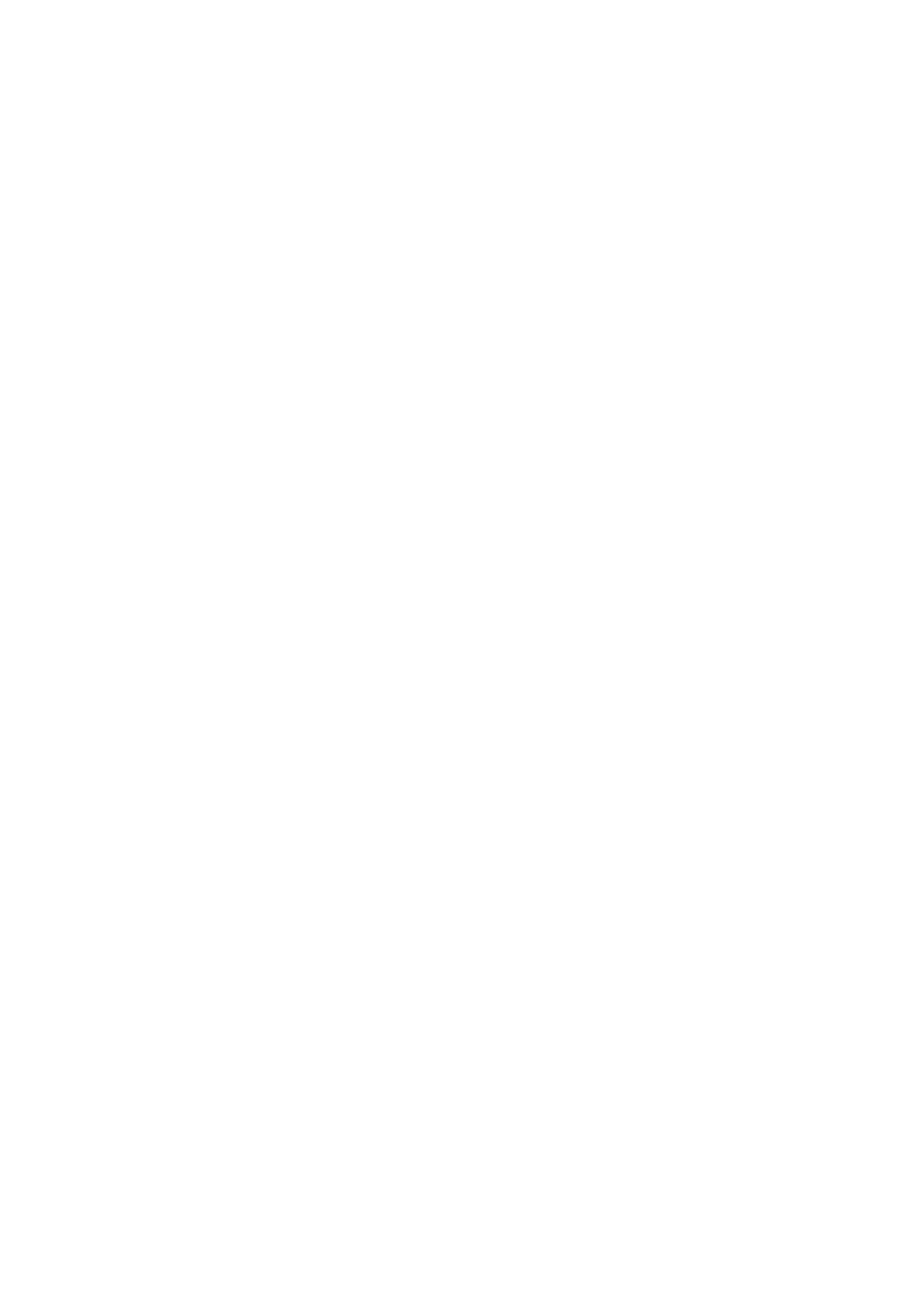*(Sections 3.4.)*<br>The West Bengal College Service Commission Act, 1973. 64 5

ment ;md terms and conditions

LXII of 1978.] 3. (1) The; Slaie Government shall, willi effcct from such dale as it may. by notification, appoint, constitute a

Commission by ilie name of the West Bengal College Service Commission consisling of '[seven members] of whom one shall be ihe Chairman.

ConsrilLtli on oT [ht; Coirmiissinn. (2) Of the members one shall be a person who, not being an educationist, occupies or has occupied, in Ihe opinion of tlie Siatc Government, a position of eminence in public life or in Judicial or Administrative Service anil ilie others shall have teaching cxpcricnce either as a Professor of a University or as a Principal for a period of not less than ten years, or as a teacher, other than Principal of a College, for a period of not less than fifteen years.

Appoint-4. (1) The Chairman and oilier members shall be appointed by the Stale Government in consultation with the Chancellor of ihe Universities referred to in clause (q) of section 2. They shall be wholetime members and shall hold office for a term of four years:

Provided that a person who has held office as Chairman or other member shall, on ilie expiration of his term of office, be eligible for further appointment as Chairman or other member:

of service  $\alpha$ f members Provided further that no person who has attained che age of sixty- two years shall be eligible to hold office in any capacity, whelher as Chairman or other member.

, (2) No person who has held office as Chairman or other member till his attaining the age of sixty-two years shall be eligible Tor any appointment in a University or a col lege except for appointment as Vice- Chancellor or Pro-Vice-Chancellor of a University.

(3) ir the office of the Chairman or any other member becomes vacant by resignation or otherwise or ir the Chairman is by reason of absence or for any other reason unable to perform the duties of his office, those duties shall, until some person appointed under sub-seclion (1) to the vacant office has entered on the duties thereof or, as the case may be, until the Chairman has resumed his duties, be performed by such one of the oilier members as the State Government may, in consultation with the Chancellor of the Universities referred to in clause (q) of section 2, appoint for the purpose.

(4) The Chairman or any other member may resign his office by writing under his hand addressed to the Siaie Governmenl, but he shall continue in office until his resignation is accepted by Ihe State Government.

'The wnrds wjlliiii lite brockets wcr£ substituted for the words "five yours" by s. 3 or ihe Wcsl Bcngnl College Scrvicc Commission (Amendment) Aci. JfW3 (West Ben. Acl XXV| nf 199?V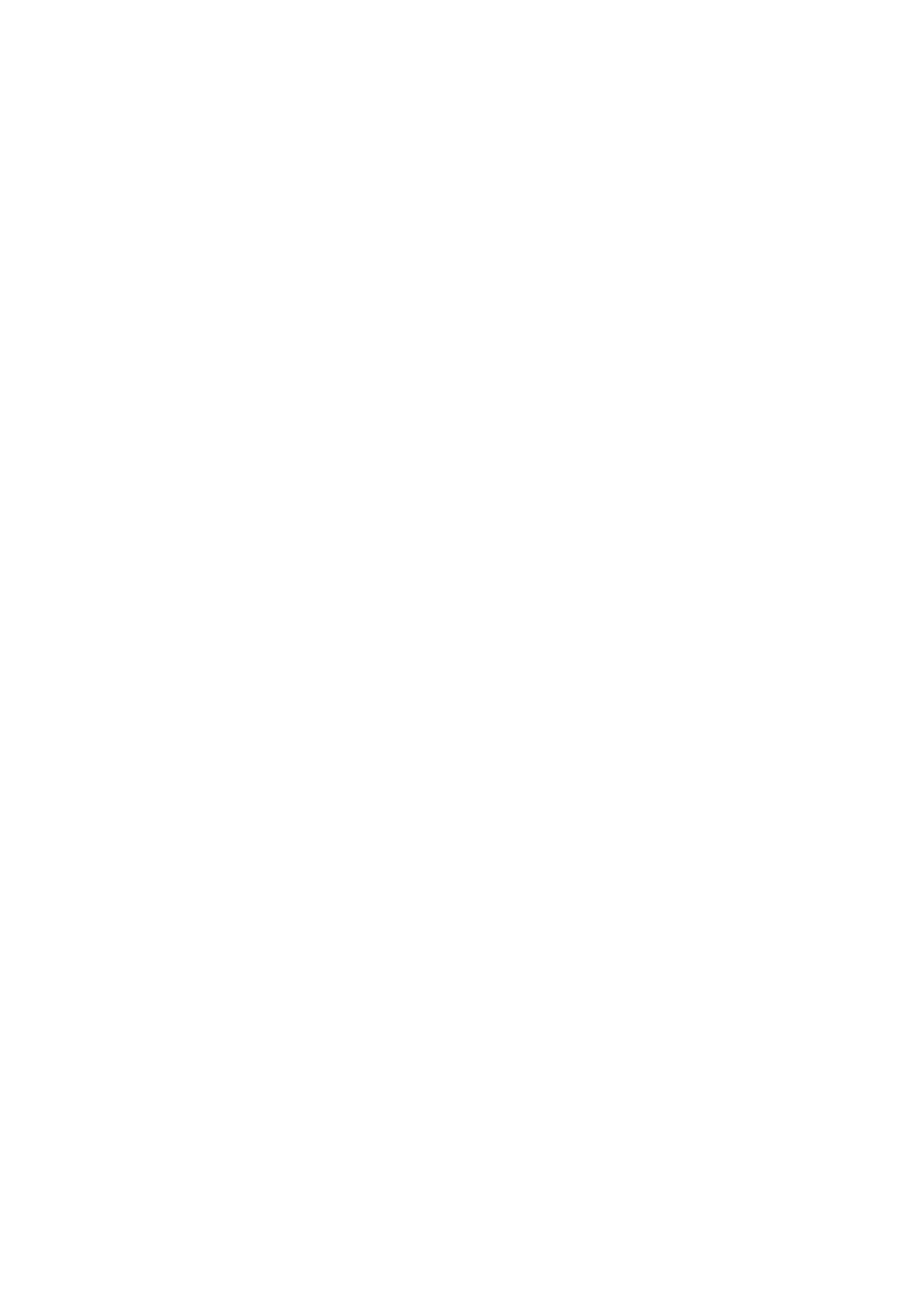## **[West Ben. Act**

## *(Sections 4A and 5-7.)*

(5) The salary or Die Chairman and other members shall be such as may be determined by the Slate Government and the oilier terms and conditions of service shall be such as may be prescribed.

Special '4A. Notwithstanding anylhing contained elsewhere in ibis Act, the [he fina" <sup>oF</sup> State Government may, if it considers necessary so to do, reappoint the Chairman. first Chairman lo be the Chairman of the Commission till he attains the age or sixty-five years.

> *Explanation.*—"First Chairman" shall mean the person who has held the office of the Chairman immediately after the constitution of the Commission.

5. The State Government may, afier making inquiry in such manner as may be prescribed, remove ihe Chairman or any oilier member from his office on any of the following grounds, namely:—

- (a) misconduct involving moral lurpitude,
- (b) insolvency, or
- (c) infirmity of body or mind.
- 6. (I) The staff of the Commission shall consisi of—
	- (a) a Secretary who shall be appoinied by the Slale Government, and
	- (b) such other employees as the Commission may, with the previous approval of the Slate Government, appoint from lime to time.

(2) The salary of the Secretary and other employees of the Commission shall be such as may be determined by the Slate Government.

(3) The other terms and conditions of service of the Secretary shall be such as may be prescribed and those or the other employees of the Commission shall be such as may be provided for by regulations.

7, (1) Notwithstanding anylhing contained in any other law for the lime being in force or in any contract, custom or usage to the contrary, it shall be the duty of the Commission to select persons for appointment lo lite posts of Teachers of a College:

#### Provided that—

(i) for selection of persons for appointment to Ihe posts of Teachers oilier than Principal, the Commission shall be aided by two persons having special knowledge on the subject for which such selection is Lo be made, of whom

'SL'clioti \*1A was inscrlcJ by s. 1 ol llic We si Bengal College Service Commission (Amendniiini) All. I9R0 (WW Bl-ii. Aci XL uf I9S0V

Staff of Ihe Cummission,

Removal of member.

l-uiiclians til (he Commission,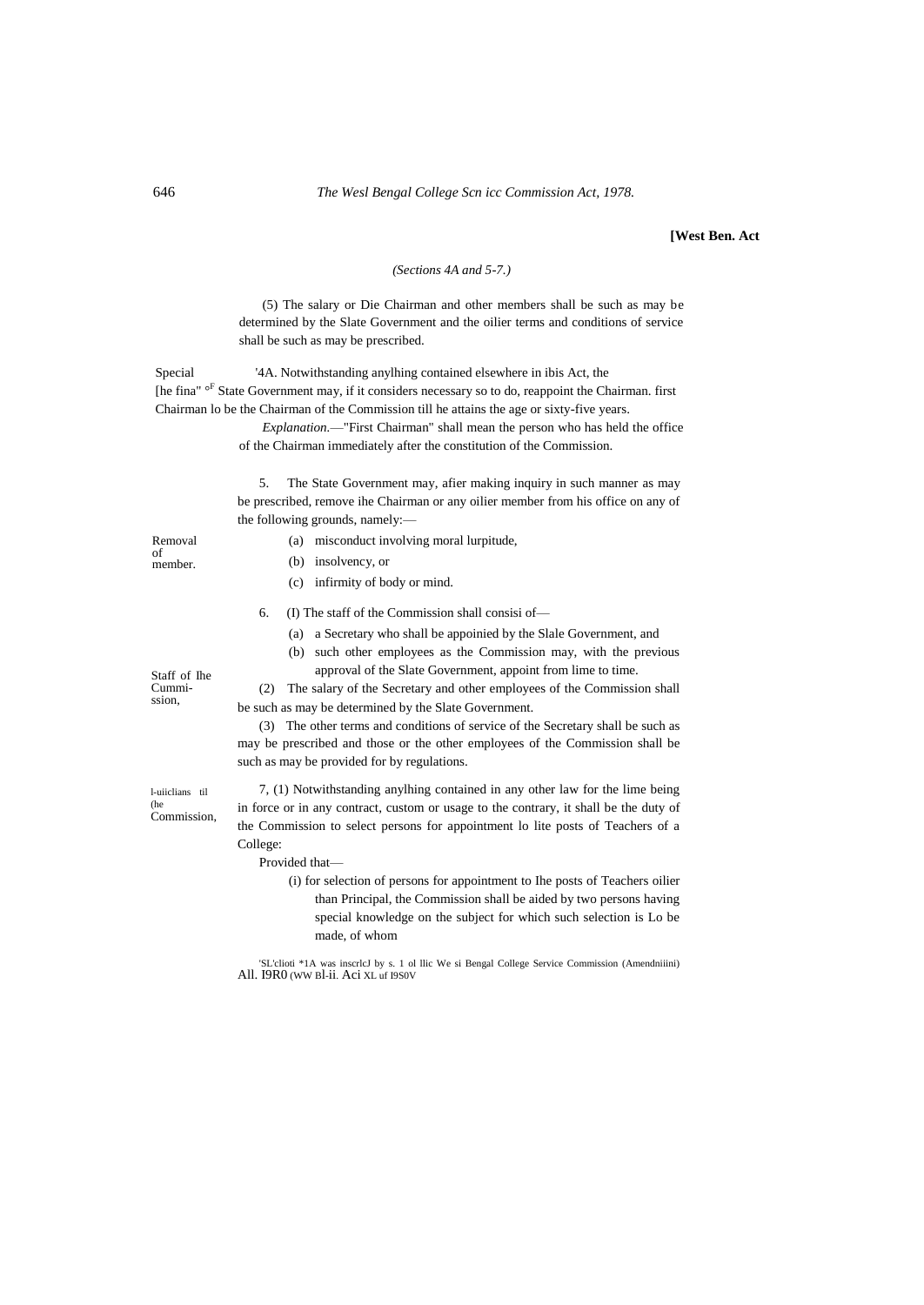LXII of 1978.]

### *(Sections 8, 9.)*

. one shall be a nominee of the University to which such college is affiliated and the other shall be a nominee of the Chancellor of such University,

(ii) for selection of person for appointment to the post of Principal, ihe Commission shall be aided by the Vice- Chancellor of the University to which such college is affiliated or his nominee and a nominee of the Chancellor of such University.

(2) Ii shall also be ihe duty of the Commission lo advise ihe Chancellor or the Slale Government on such mailer as may be referred to ii by cither of them.

8. (1) The manner of selection of persons for appointment to the posts of Teachers of a college shall be such as may be provided for by regulations.

(2) The procedure for the conduct of business of the Commission shall be such as may be provided for by regulations.

9. '(1) Notwithstanding anything contained in any other law for the time being on force or in any contract, custom or usage to the contrary, appointments lo the posts of Tcachcrs of a college shall be made on the recommendation of the Commission.

'(2) Notwithstanding anything contained in sub-section (1),—

- (a) any recommendation, made before the constitution of the Commission, by the Selection Committee referred lo in the first proviso to section 3 of the West Bengal College Teachers (Security of Service) Act, J975 for appointment to any post of Teacher of a college shall remain valid for a period of one year and six months from the date of such recommendation and appointment to such post shall be made on such recommendation;
- (b) recommendation of ihe Commission shall not be necessary with respect to the appointment, on a part-time basis,—

West Ben. Acl XXXVI of JS>75.

• (i) to a post of Teacher of a college in the professional subject of law, accountancy, business organisation or secretarial practice, or (ii) lo any vacancy for a period noi exceeding six months in any other post ofTcachcr of a college occurring by reason of leave.

'Scclion 9 was renumbered as sub-seclion (I) of lh;il scciion and after sub-seclion (I) ;«s so renumbered, sub-scclions (2) and (3) were inserted by s. 3 of ihe Wesl Bengal College

Manner of selection of persons and procecdure lorihe conduel of business of ihe Commission.

Erred or recommendation or [he Commission.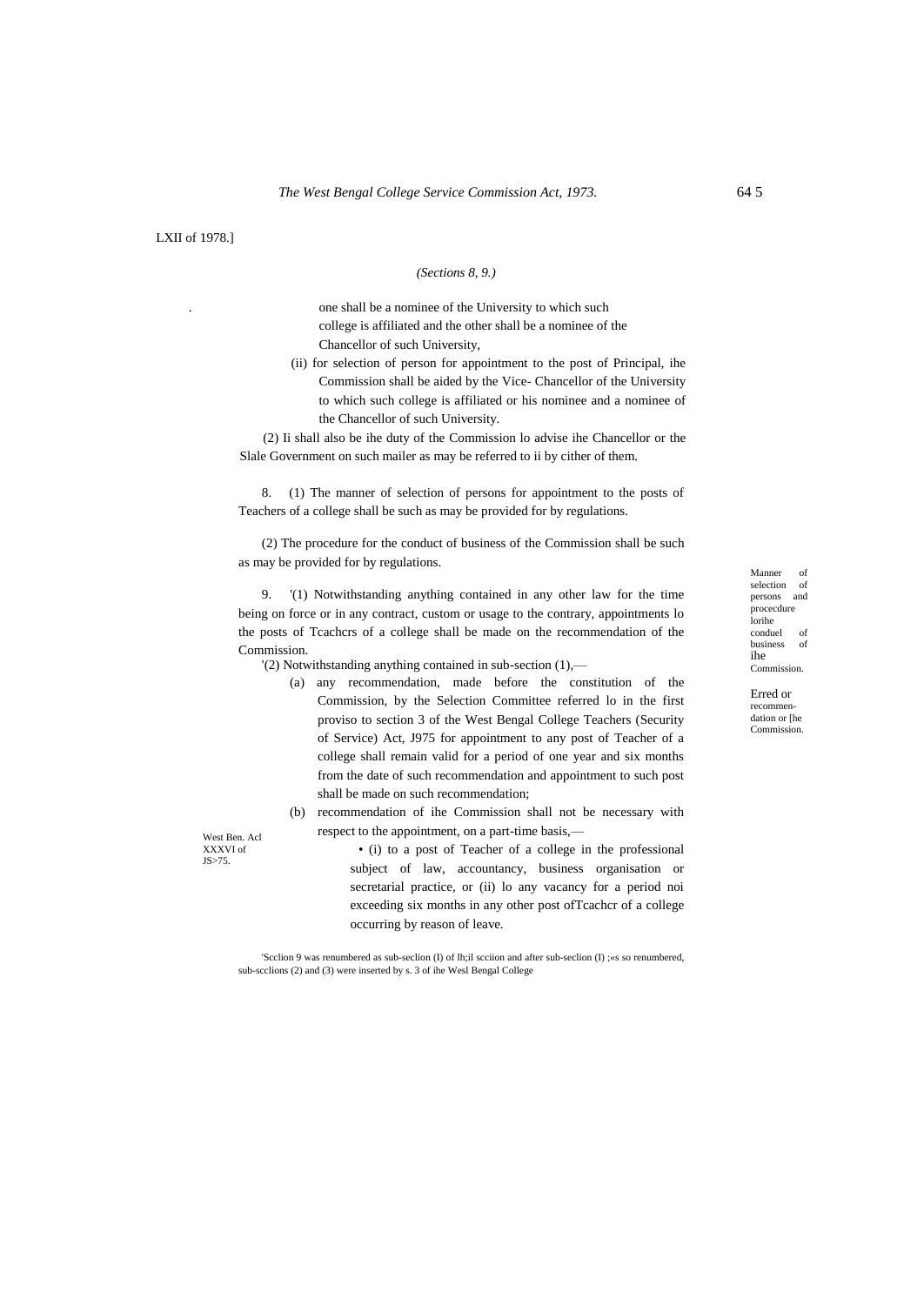[West Ben. Acl

## *(Sections 9A. 10.)*

'(3) The method of, and Ihe qualifications required for, appointment of a Teacher of a college under clause (b) of sub-suction (2) shall be sucli as may be p escribed. The contract of the contract of the contract of the contract of the contract of the contract of the contract of the contract of the contract of the contract of the contract of the contract of the contract of the

Commission lo hold eligibility icsi uf pt-rsnn s lh' llM ^ selection for appoilHIIlClll lo posis or I •.■[ in Univensilics and Colics.

-9A. (1) Notwithstanding anything contained elsewhere in this Act or in any oilier law for ihe-lime being in force or in any contract, custom or usage lo the contrary, it shall be ihe duty or ihe Commission to hold, in such manner us may be provided fur by regulations, eligibility test at State level of persons, who are candidates for appointment to Ihe posts of Lecturer in Arts, Sciences, Social Sciences, Commerce, Education, Physical Education, Foreign Languages, Law, Journalism and Mass Communication, or Music in any University or insiitutian deemed to be a University or College or Government College, prior to ilie selection of such persons by any authority competent to make the selection for such appointmen Hinder any law for ihe time being in force. The siandard of such eligibility test shall be at pur wilh ihe standard of eligibility test at National level held by the University Grants Commission.

*Explanation.*—"University Grunts Commission" shall mean the University Grants Commission established under section 4 of the University Grants Commission Act, 1956.

3 of 1956.

(2) Notwithstanding anything contained in any other law Tor the lime being in force or in any contract, custom or usage to the contrary, selection or persons for appointment lo the posts of Lecturer in Arts, Sciences, Social Sciences, Commerce, Education, Physical Education, Foreign Languages, Law, Journalism and Mass Communication, or Music in any University or institution deemed to be a University or College or Government College shall be made by Ihe authority competent to make die selection for such appointment under any law for ihe time being in force from amongst ihe persons found eligible Tor such selection on the basis of the eligibility test as aforesaid.

(3) Notwithstanding anything lo ihe contrary contained elsewhere in this Act, the provisions of this section shall apply in relation lo any college not receiving any aid from the Stale Government or any college established and administered by a minority, whether based on religion or language.

10. Notwithstanding anything coniained elsewhere in this Act, the terms and conditions of service of Teachers of » college in the employment *(Seclinns /!-16.)*

I'rokclio Tcadicrs.

of such college immediately before the commencement or this Act shall not be varied to the disadvantage of such Teachers in so f:\r as such terms and conditions relate lo the appointment of such Teachers to (lie posts Iicld by them immediately before (he eommcnce merit of [his Act.

11. The Commission may call for uny record, report or other information from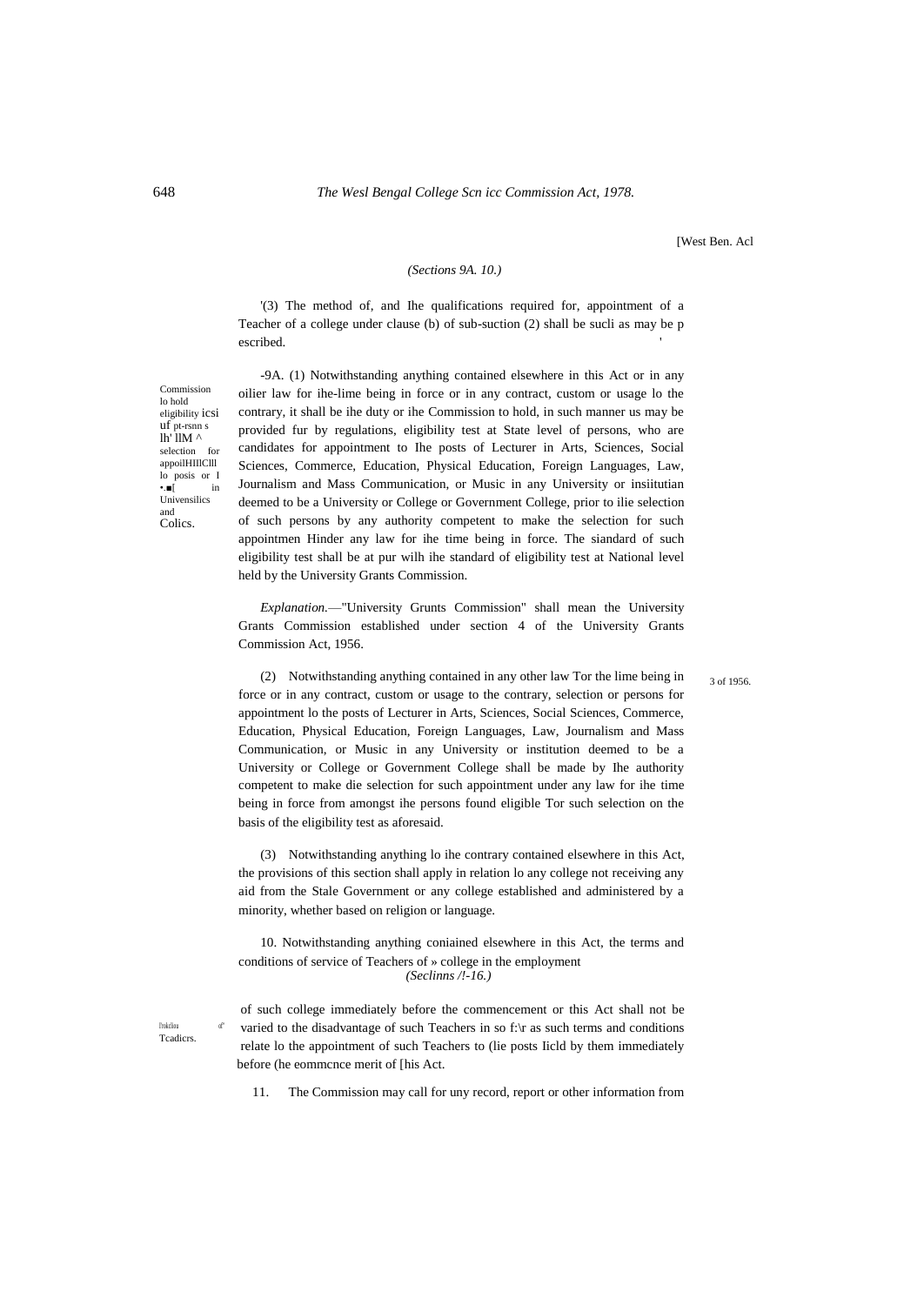LXfl of 1978.]

'[any College, Government College, University or institution deemed to be a University] if, in its opinion such record, report or other information is necessary for efficient discharge of ils function\*, and <sup>1</sup>[llie College or the Government College or the University or the insiitulion denied to be a UnivesityJ as the case may be, shall furnish such record, report or other information lo the Commission.

12. It shall be the duly of the Commission to present annually to the Governor a report as to the work done by the Commission and on receipi or such report the Governor shall cause a copy thereof lo be laid before the Slate Legislature.

Power<br>in call  $\int$  for records, eic.

Keptirt of  $[he]$ Co nuiii ssuiii.

'Scciion SI A was inserted by s. 4 of lilt Wcsi Bengal College Service Commission  $fAmfniTm-nO$ <br>Ar-r ${\bf YYVI}$ nf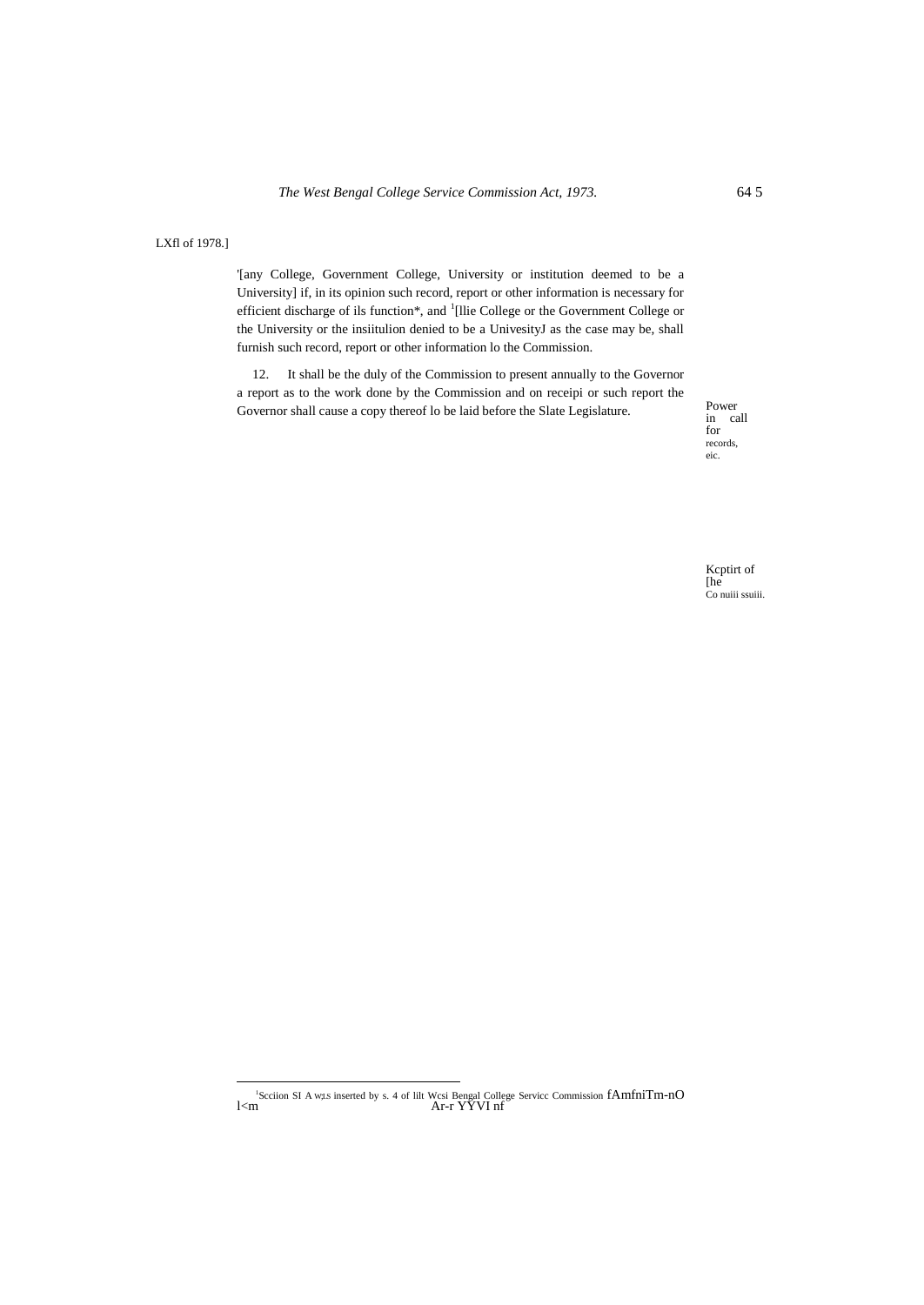JSoflSfiO.

13. The Chairman and other members unci persons appointed under ill is Act shall, while acting or purporting to act under this Act, be deemed to be public servanis ivilhin ihe meaning of section 21 of the Indian Penal Code.

Members, tilc. lo be public st:rv;mijv .

14. The proceedings of Lhe Commission shall not be invalidated by reason of any vacancy in the office of the Chairman or any other member.

15. '[Subject to the provisions of section 9A, nothing contained in this Act] shall apply in relation lo any college not receiving any aid from the State Government or any college established and administered by a minority, whether based on religion or language.

16. (1) The Slate Government may, by notification, make rules for carrying out the purposes of this Act.

(2) In particular, and without prejudice to the generality of the foregoing power, such rules may provide for nil or any of lhe following matters, namely:—

> (a) the terms and conditions of service of the Chairman and other members of ihe Commission under sub-section (5) of section 4;

'Tlic words willlin die square brackets wen; substituted fur (he words "any College or University" by s. 5(a) of the West Bengal Collie Service Commission {Amendment) Act. 1993 (Wusl Ben. Act XXVI of 1593). -The words within (he .square brjefcers were llie University," by s. 5(b), *ibid.*

<sup>J</sup>Tlic words, figure and lettor wilhin the square braekcls were substituted for the words "Nothinp contained in lliis Ael" by s. 6. *ibid.*

Validation.

Ael noi lo apply in relation lo ccrwi n colleges.

Power to make rules.